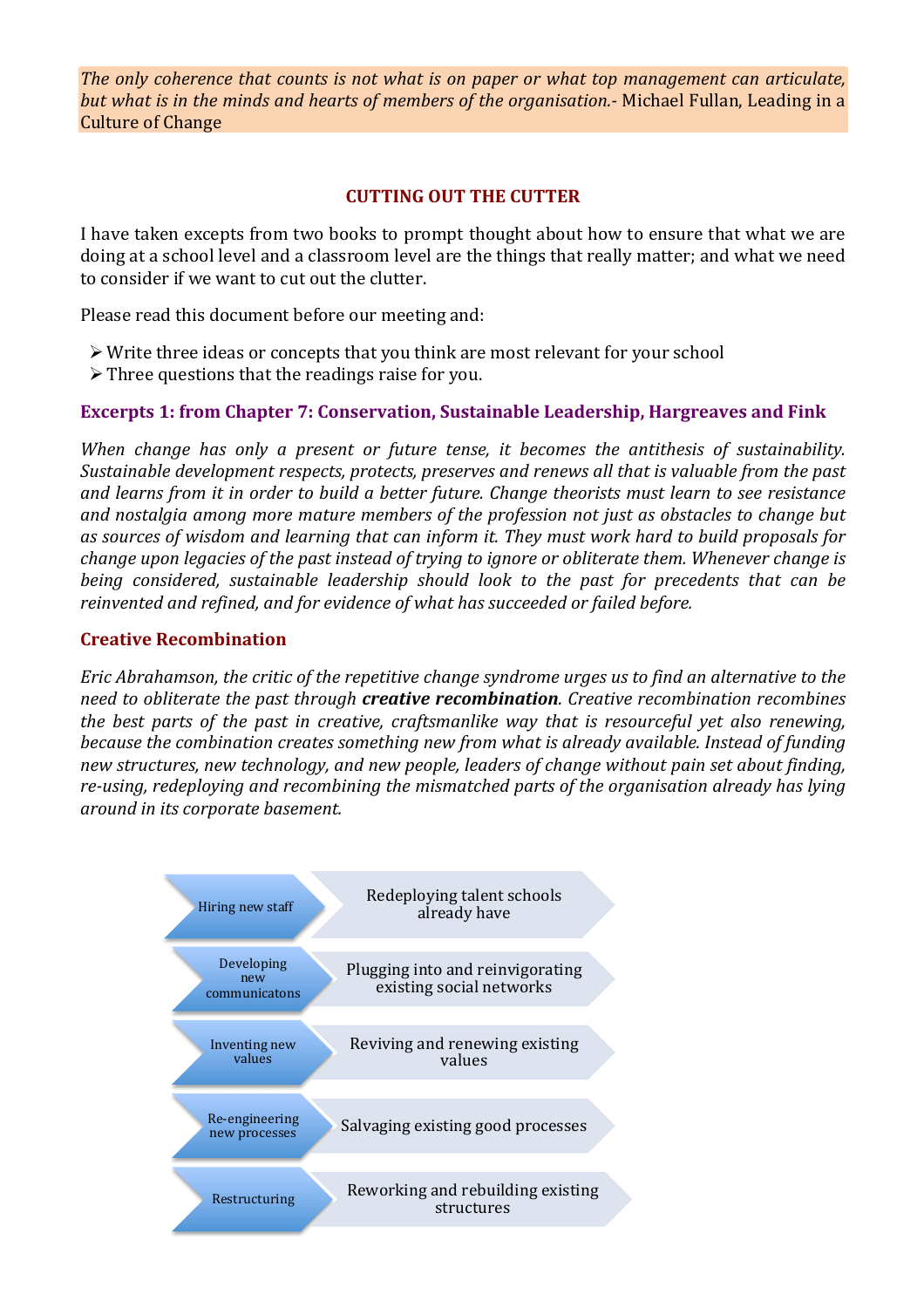# **Forgetting the Past**

*There are many reasons why organisations need to remember. There are also times when they* need to forget. Smart organisations not only know the distinction, but understand when they have *to make it.*

| Accidental<br>Failure to consolidate<br>Failure to maintain<br><b>Degradation</b><br><b>Dissipation</b><br>Abandoned innovation<br>Managed unlearning<br><b>Purposeful</b> | <b>New Knowledge</b> | <b>Established Knowledge</b> |
|----------------------------------------------------------------------------------------------------------------------------------------------------------------------------|----------------------|------------------------------|
|                                                                                                                                                                            |                      |                              |
|                                                                                                                                                                            | <b>Suspension</b>    | <b>Purging</b>               |

De Holan and Phillips identified four kinds of organisational forgetting.

## **Suspension**

The purpose of organized abandonment is to free up resources that are committed to maintaining *things that are no longer producing results. With organized abandonment, the change leader puts everything* "on trial for its life" on a regular basis. Organized abandonment is called for when practices are tailing off in effectiveness or when they impede or crowd out the introduction of ones that are superior.

*If* abandonment is just a vague intention, it will never happen. It's too hard to let go of things spontaneously. Instead, organizations need to have regular abandonment meetings to make tough and focused decisions about what to leave behind so that there is space for the innovation ahead.

In education, Brian Caldwell argues that abandonment should take place to protect the fulfilment of cherished educational values such as equality of outcomes. Caldwell proposes organised *abandonment of:*

- •*Curriculum that is outdated*
- •*Pedagogies that no longer work*
- •*Professionalism that has no regard for evidence or research*
- Teaching and management tasks that can be handled by someone else.

*Hargreaves says: It's easy and attractive to abandon tasks and practices that you never wanted to do* in the first place.... But none of our schools and teachers were able to abandon practices they *liked* and found comfortable. For this to occur a more organised, focussed, systematic process is *required.*

*A common school development technique for addressing organisational abandonment is an exercise known as "Stop, Start, Continue" to which we have added a fourth category "ignore/ Subvert".*

The first step is to identify what is valued and effective in the school and also what is practiced *frequently* (or not). The groups decide to: Stop, Start, Continue or Ignore/Subvert.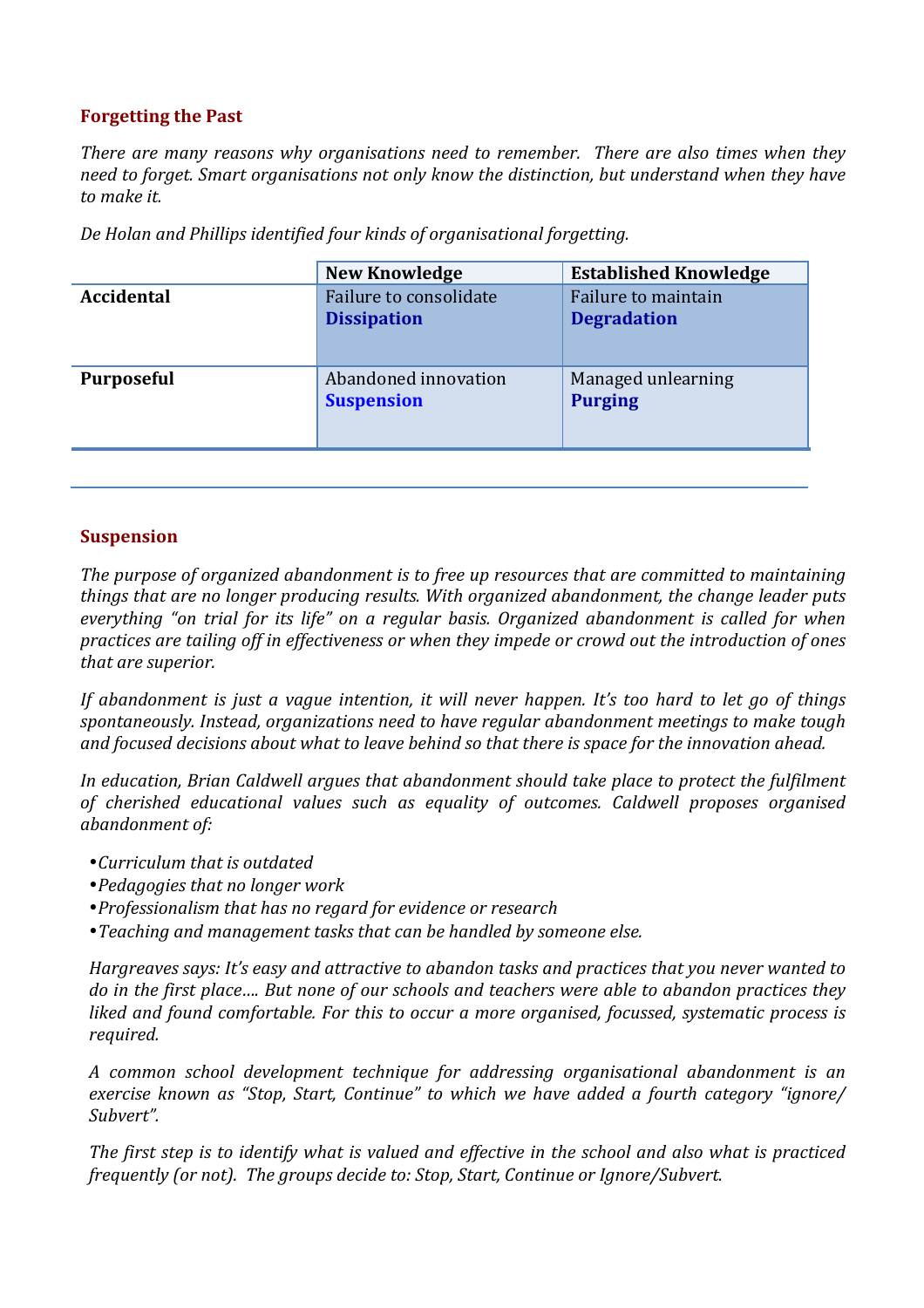| <b>STOP</b>                                                                                                                         | <b>START</b>                                                                                                                                                                                                                                                                            |
|-------------------------------------------------------------------------------------------------------------------------------------|-----------------------------------------------------------------------------------------------------------------------------------------------------------------------------------------------------------------------------------------------------------------------------------------|
| Activities that are practiced frequently but have<br>little or less value compared with others<br>(organized abandonment)           | Highly valued initiatives that are currently<br>practiced infrequently or not at all (including<br>through inventing, creative recombining etc)                                                                                                                                         |
| <b>CONTINUE</b><br>Highly valued activities that are already practiced<br>frequently (this helps preserve organisational<br>memory) | <b>IGNORE/ SUBVERT</b><br>Activities with little value or likelihood of<br>effectiveness that have not been practiced so far<br>but that external agencies have started to mandate<br>(which makes resistance to change a constructive<br>and thoughtful process of values preservation |
|                                                                                                                                     | rather than a negative process of self-protection)                                                                                                                                                                                                                                      |

### **PURGING**

Unlearning old practices in which we feel effective and exchanging them with new ones in which *our* initial competence is low is neither comfortable nor pleasant. People's temptation to cling to the past is both normal and understandable. All change involves loss, and when what is to be lost *is* comfort and competence, the loss will always be mourned and resisted.

*Whether what is to be unlearned or purged are ways of teaching literacy, attitudes towards* assessment, procedures for communicating with parents, or approaches to running a school, two *issues are crucial to address.* 

1. First, have the areas for unlearning been diagnosed correctly, and is this unlearning desirable or just politically expedient.

2. Is the process of knowledge conversion, replacing unlearning with new learning, managed *in a supportive or traumatic manner?*

*Schools need to forget the right things in the right way. If the diagnosis or developmental process* of organisational forgetting are wrong, the schools and their leaders will quickly find themselves *facing the formidable obstacle of teacher nostalgia.* 

# **Excepts 2: From INSTRUCTIONAL ROUNDS: City, Elmore, Fiarman & Tietel**

*What determines what students know and are able to do is not what the curriculum says they are supposed to do, or even what the teacher thinks he or she is asking students to do. What predicts performance is what students are actually doing. So for example, memorization tasks produce fluency in memorization, critical thinking tasks produce critical thinking. City, Elmore, Fiarman &* Teitel, Instructional Rounds

*Schools* are not blank slates waiting to be written on by leaders. They are composites and *collections of previous, often long-forgotten* "solutions" to problems that other people felt were *compelling at one time or other. The organisations embody beliefs and practices that are deeply* rooted in people's identities and that can't be erased without a compelling alternate vision.

*Organisations resist "vision" not because of some perverse instinct on the part of people to resist change, but because the existing structures and practices provide a story line that people understand, and that vision often fails to provide an alternative theory that they find equally persuasive and understandable.*